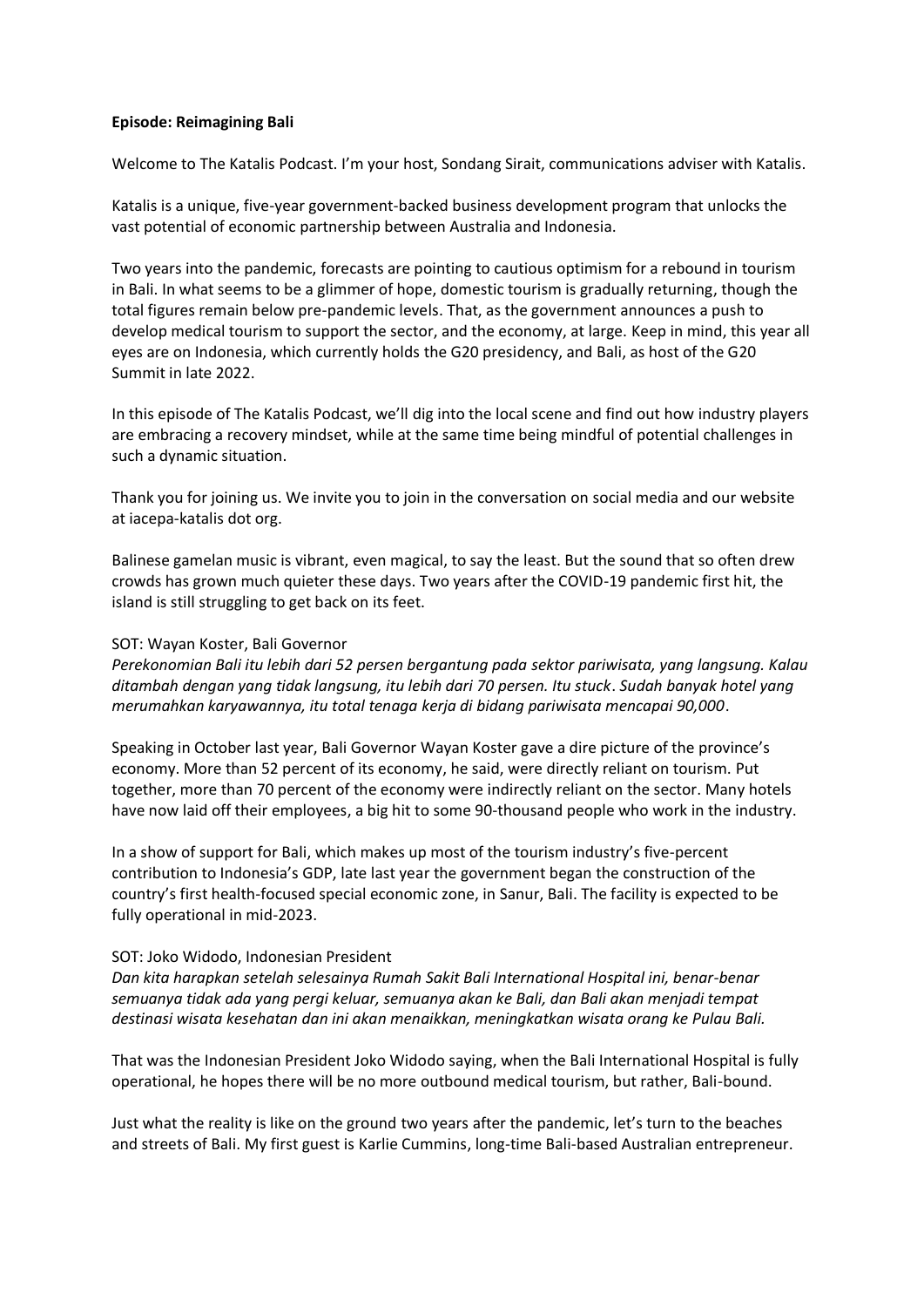She is the founder and Managing Director of BaliBuddies, a successful multi-platform media company that provides curated lifestyle recommendations on all things Bali.

[INTERVIEW]

NARRATOR: Hi Karlie, thanks for being on The Katalis Podcast. KARLIE: Thank you for having me on.

NARRATOR: The pandemic effectively shut down international tourism, which had always been the mainstay of the island. What we're seeing now is a trend of domestic travellers instead. How has that affected business and to what extent are you making adjustments to capture this market?

KARLIE: That's exactly right, there's very little international tourism happening at the moment, down at single figures, I would guess, but the domestic tourism has increased during this time because it's also harder for those domestic tourists who would normally travel internationally. They're coming to Bali, so we've enjoyed a really good domestic influx of tourists during this time. But yes, businesses have had to change because domestic tourists and international tourists are different types of holidayers. They like different things. They like different foods and they like different ways of traveling, so everybody has had to adapt their offerings, right down to activities, menus, the way they package things up together to attract those domestic tourists when normally they would've relied on international tourists at their venue.

NARRATOR: Can you give us an example of how you're doing things differently now than how you would have done it before the pandemic?

KARLIE: So for me, personally, we're a media company. The majority of our audience pre-pandemic were Australian tourists, so that's where a lot of our articles were written to engage Australian tourists. Now, obviously we still love our Australian audience and we keep them Bali-dreaming, we know that they're keen to get back, but for us to survive as a company, we had to reach out to a stronger domestic audience. Otherwise we don't provide much value to our clients if we're not reaching people who can come and visit them during these times. So a change in our business structure is that we've started to write more articles that attracted what we knew the domestic audience enjoyed. We know they love coming to Bali and getting their Instagram photos, so we write articles like the best places, the best cafes to get your Instagram here, or we know that they like different types of holiday packages, so for us, growing our domestic audience has been a really strong focus during this time and not only local domestic audiences, but the expat audience throughout Indonesia has been a really big focus of how we've changed and how we are marketing to the expat audience, because the expat audience in Indonesia are also taking staycations around Indonesia, so there's a need for wanting the information of where to go, what's on, what's good, what's open, what's safe still. The third change has been the immense interest in people wanting to move to Bali during this time. Now that the world has learned to school online and work online, it has really opened people's minds to, maybe not taking a holiday, but taking a gap year with their families. I'm calling that new trend the 'temp-pat' trend, like the temporary expats that are looking to come to Bali. So we are also creating a lot of content to engage those people, who are looking not just to come to Bali as a short-term tourist, but to come for a longer stay.

NARRATOR: Picking up on the changes you mentioned, what do you say is a feasible strategy for businesses in Bali to maintain or increase their competitiveness?

KARLIE: First part that I recommend is once Bali is reopened to international tourism, do not forget your domestic market. They play a very important role in everyone's businesses here. Remain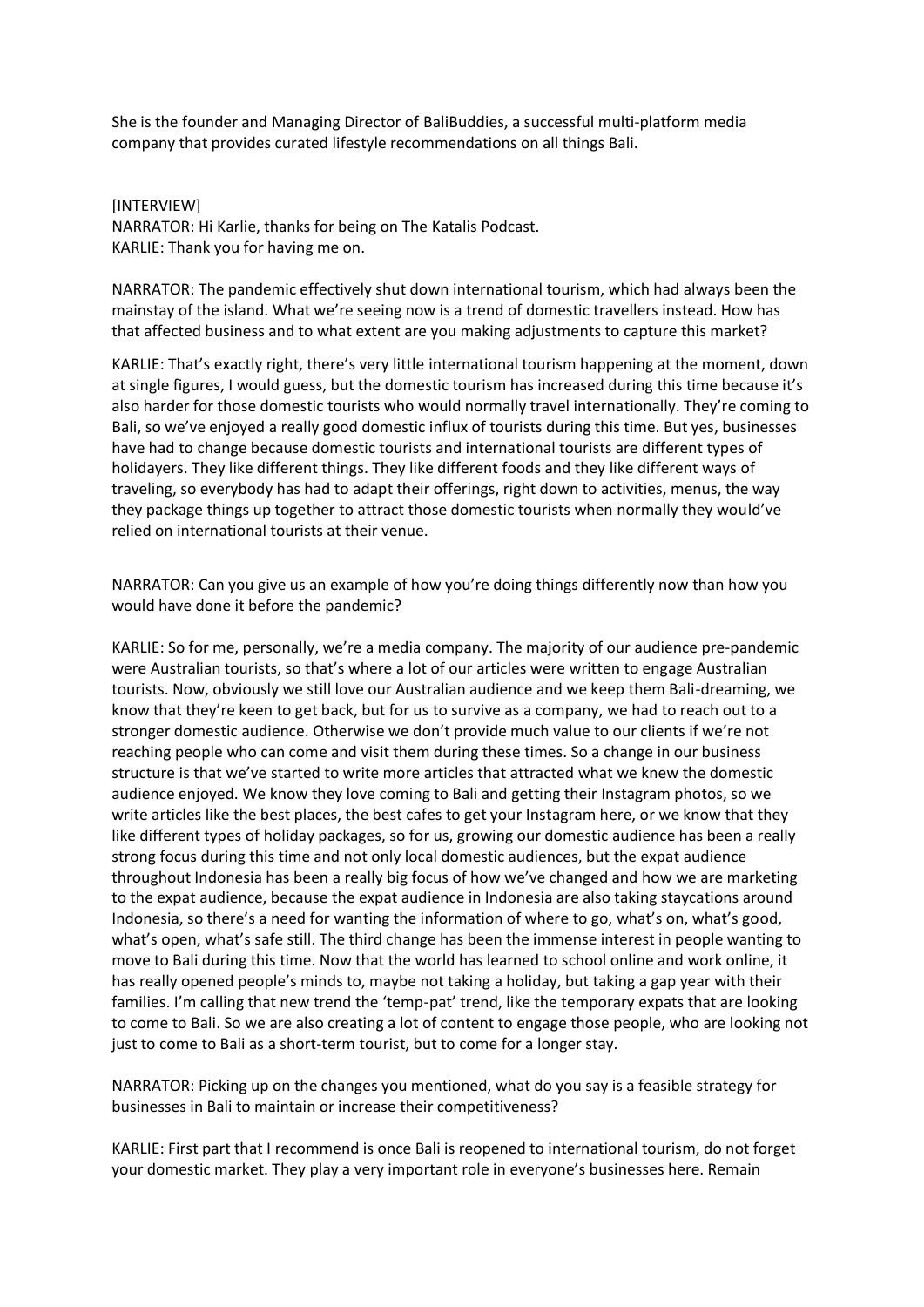competitive but keep your domestic market engaged and wanting to come back. Secondly, embrace your digital reach and that can be done in lots of ways. Obviously social media plays such a huge role here in Bali, now if you imagine international tourists are going to be returning, they're not going to be knowing whether your business has survived this time or not. What is the first thing they're going to check? They're going to check your Instagram account or Facebook to see when it was last updated, right? So people need to invest time, money and skills into making sure and up-to-date and current social media accounts that are user-friendly. Things like, on Instagram, you have a little link in your bio and you can create a little Linktree that has a tab that connects to Google Maps so people can see how far away they are from you. You can have a tab that connects to your WhatsApp, a tab that connects people to you menu. Make those accounts like mini websites, because people are going to be on there, and if you make it as easy as possible for them to get all the information they need to connect with you on those accounts, that would help your competitiveness. Another strategy that has worked really well during this time for businesses is collaboration. We've seen some amazing collaborations happen with businesses, and sometimes businesses that are technically competitors. A really great example I've seen of that is some of the finer dining venues in Bali, they now have a system where they recommend each other, whereas before you wouldn't have recommended your competitor, now they realise they have to share these customers. So what they say to their customers, 'oh if you really enjoy this, then I'm sure you're going to enjoy this restaurant which is along the same level of service and standard that we do'. There's no way that would have happened pre-pandemic, but I think it's a really nice thing that has come out of the pandemic, that it actually shows the old saying 'we are stronger together' really is true. So if you can find some strong businesses to collaborate with, I think that would help your competitiveness moving forward in the reopening phase.

NARRATOR: Thank you Karlie for being on The Katalis Podcast. KARLIE: My pleasure, thanks for having me.

## SOT: Noel Scott, University of the Sunshine Coast

The key thing then if you want that destination to be at best practice in its management, you need collaboration and cooperation between the key stakeholders in that region. That will mean local government, provincial government, national government, tourism industry, and the organisations that help to coordinate the industry, like the tour guide associations, and the local community, all thinking the same thing. Developing that organisation system is something Australia has been doing for, in Queensland, for 40-50 years, and they call it governance structure, governance of tourism and how it operates, and getting a collaborative, rather than top-down directive approach, from government to the industry, a more collaborative approach, is something that Australia has also paid a lot of attention to over the years.

That was Professor Noel Scott, tourism expert at the University of the Sunshine Coast in Brisbane, providing an Australian perspective as he encourages best practices and sustainability in Indonesia's post-pandemic tourism industry.

Suffice to say, the pandemic has permanently altered the tourism industry in Bali, with all stakeholders now having to adapt, as they seek new opportunities. My next guest is Dr. I Nyoman Darma Putra, Researcher at the Centre of Tourism Excellence at the Udayana University.

[INTERVIEW] NARRATOR: Thank you Pak Darma for being on The Katalis Podcast. DARMA: My pleasure.